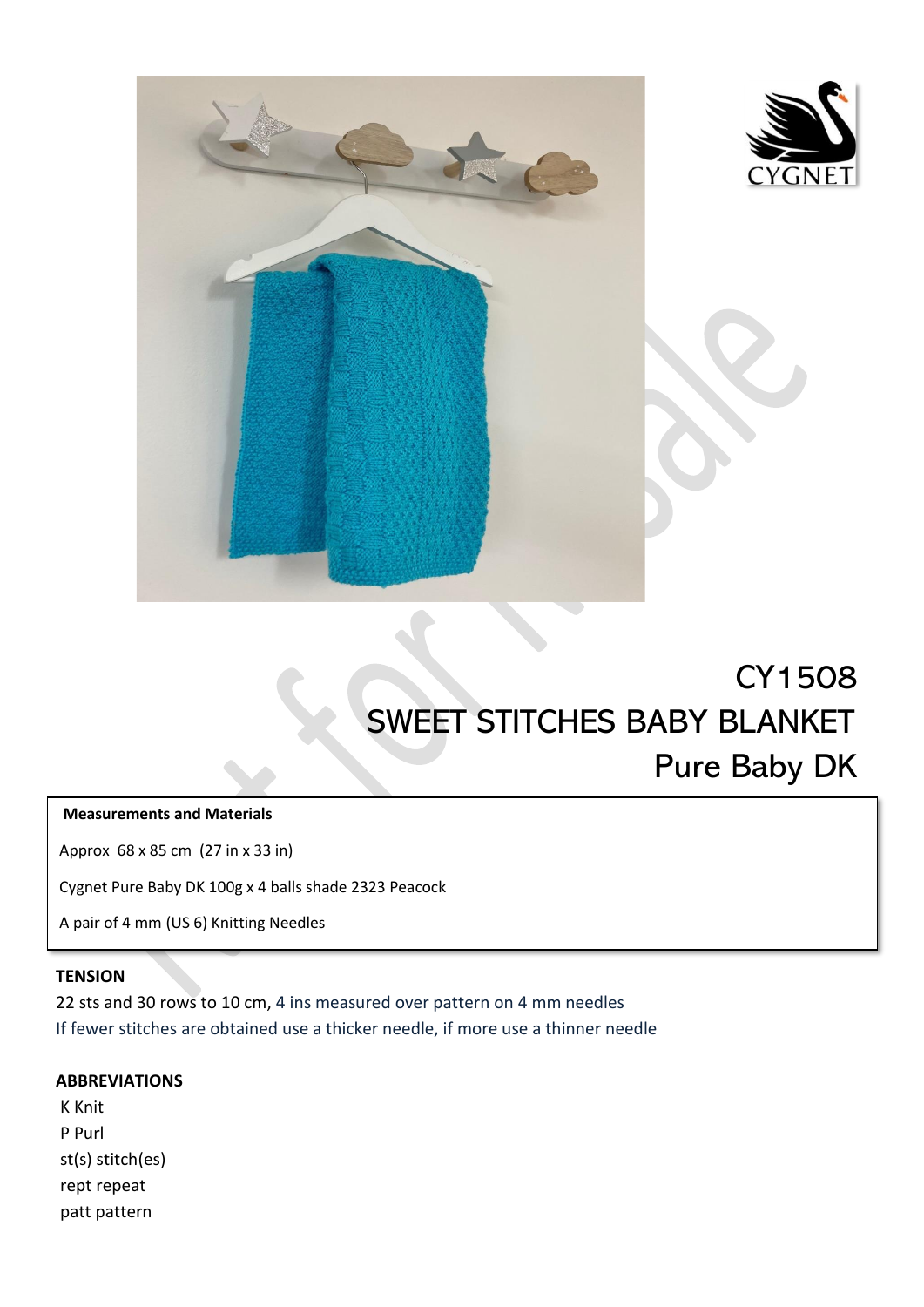#### **Basketweave Pattern**

 **st to 5th rows** \*K4, P4, rept from \* to end. **th to 10th rows** \* P4, K4, rept from \* to end. **th to 15th rows** as 1st to 5th rows. These 15 rows form the patt.

#### **Double Moss Pattern**

 **st row** \* K2, P2, rept from \* to end. **nd row** \* K2, P2, rept from \* to end. **rd row** \* P2, K2, rept from \* to end. **th row** \* P2, K2, rept from \* to end. These 4 rows form the patt.

#### **Travelling Rib Pattern**

 **st row** \* K2, P2, rept from \* to end. **nd row** As 1st row. **rd row** \* K1, P2, K1, rept from \* to end. **th row** \* P1, K2, P1, rept from \* to end. **th row** \* P2, K2, rept from \* to end. **th row** As 5th row. **th row** As 4th row. **th row** As 3rd row. These 8 rows form the patt.

## **Honeycomb Pattern**

 **st row** Knit **nd row** K2, \* P4, K2, rept from \* to end. **rd row** As 1st row **th row** P2, \* P1, K2, P3, rept from \* to end. These 4 rows form the patt

## **BLANKET**

**Note** The borders are in moss stitch worked within the pattern Using 4 mm needles cast on 136 sts. **1 st row (rs)** [K1, P1] to end. **2 nd row** [P1, K1] to end. Rept last 2 rows once more (moss st border)

## **Commence Pattern**

\*\* 1st row [K1, P1] twice, work 1<sup>st</sup> row of Basketweave Pattern to last 4 sts, [K1, P1] twice. 2nd row [P1, K1] twice, work 2<sup>nd</sup> row of Basketweave Pattern to last 4 sts, [P1, K1] twice. Work 13 more rows as set with 4 sts at each end in moss st, commencing with 3rd row of Basketweave Pattern worked between borders. **16th row** Knit (ridge row)